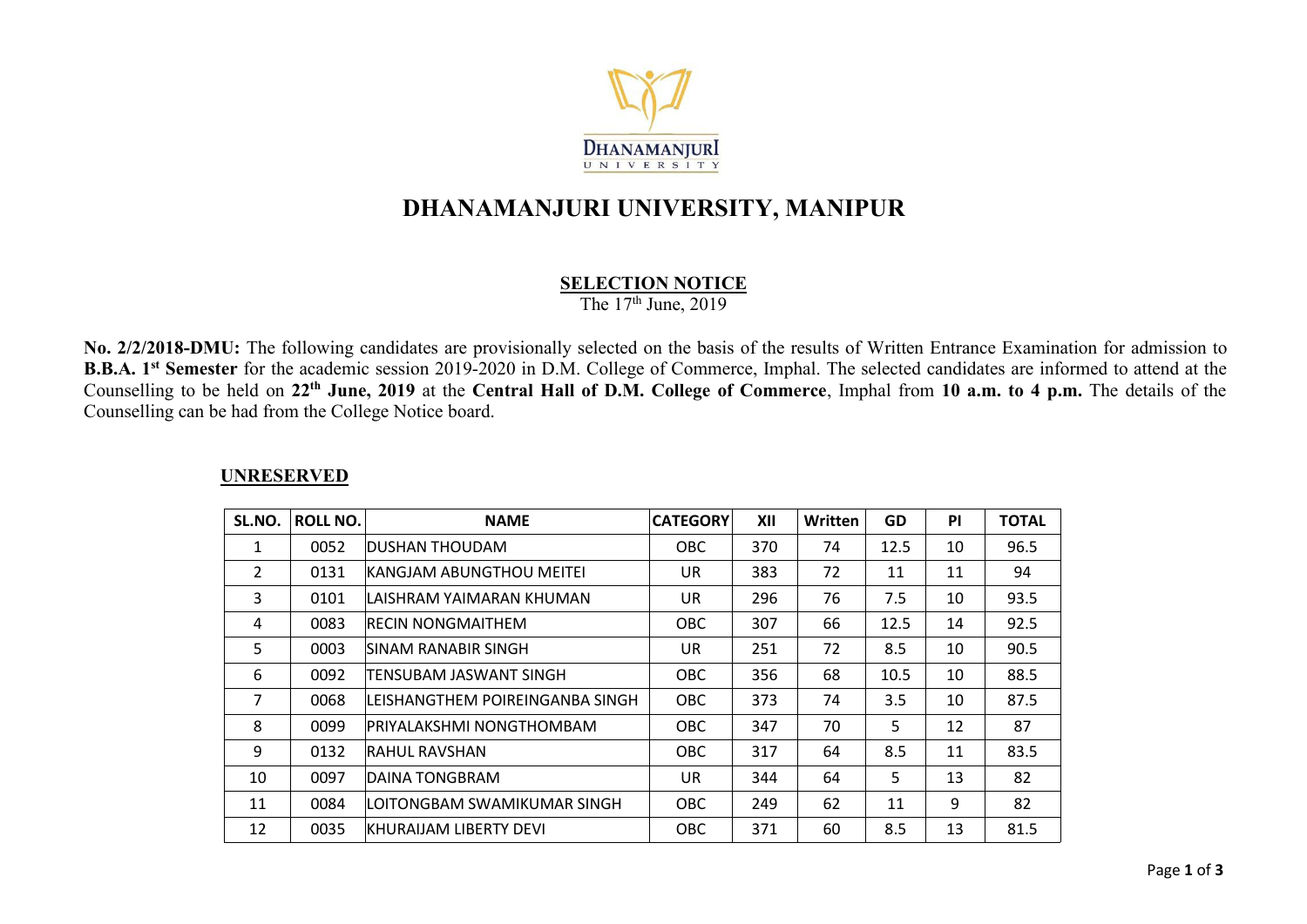| 13 | 0151 | IMOHD. ZAHEER KHAN                | <b>OBC</b> | 290 | 68 | 3.5 | 8  | 79.5 |
|----|------|-----------------------------------|------------|-----|----|-----|----|------|
| 14 | 0155 | <b>RINTHER SHIMRAH</b>            | <b>ST</b>  | 218 | 66 | 5   | 8  | 79   |
| 16 | 0154 | IMOHAMMED KHUZSHID ALI            | OBC        | 296 | 68 | 5   | 5. | 78   |
| 15 | 0125 | <b>IKEIGONGTHIUPOU GANGMEI</b>    | <b>ST</b>  | 309 | 62 | 6   | 10 | 78   |
| 17 | 0138 | ITHANGJAM RISHI ANAND SINGH       | UR         | 326 | 60 | 8.5 | 8  | 76.5 |
| 18 | 0053 | <b>R.K. BOBOSANA</b>              | UR         | 333 | 64 | 3.5 | 8  | 75.5 |
| 19 | 0027 | ISINAM SIDDHARTH                  | UR.        | 302 | 62 | 3.5 | 10 | 75.5 |
| 20 | 0123 | YAIPHABA YUMNAM                   | UR         | 273 | 60 | 4   | 11 | 75   |
| 21 | 0107 | ILANTHOI NINGOMBAM                | UR         | 323 | 60 | 2.5 | 12 | 74.5 |
| 22 | 0111 | <b>IDENIS GANGMEI</b>             | <b>ST</b>  | 263 | 58 | 6.5 | 10 | 74.5 |
| 23 | 0030 | ILUCKY MAIBAM                     | OBC.       | 291 | 62 | 2.5 | 9  | 73.5 |
| 24 | 0060 | INONGTHONBAM BRAJAMANI SINGH      | OBC.       | 357 | 56 | 7   | 10 | 73   |
| 25 | 0143 | <b>ISHAMBANDURAM LUCKY MEITEI</b> | OBC        | 260 | 64 | 4.5 | 4  | 72.5 |

## **ST**

| SL.NO.         | <b>ROLL NO. NAME</b> |                            | <b>CATEGORY</b> | XII | Written | <b>GD</b>      | <b>PI</b> | <b>TOTAL</b> |
|----------------|----------------------|----------------------------|-----------------|-----|---------|----------------|-----------|--------------|
| 1              | 0102                 | <b>BUNGSON THUMPUNTHA</b>  | <b>ST</b>       | 268 | 52      | 9.5            | 10        | 71.5         |
| $\overline{2}$ | 0046                 | WIMONBOU SHINGBENGMAI      | <b>ST</b>       | 417 | 46      | 11.5           | 9         | 66.5         |
| 3              | 0008                 | <b>WONREICHON TUITHUNG</b> | <b>ST</b>       | 342 | 46      | 8              | 11        | 65           |
| 4              | 0009                 | <b>OHOLEB</b>              | <b>ST</b>       | 284 | 42      | 8.5            | 9         | 59.5         |
| 5.             | 0066                 | LATCHAMGAI PHAOMEI         | <b>ST</b>       | 256 | 46      | 4              | 9         | 59           |
| 6              | 0020                 | LANSINMEILU GONMEI         | <b>ST</b>       | 257 | 44      | 3              | 11        | 58           |
| 7              | 0028                 | AAISHABA ZELIANG           | <b>ST</b>       | 373 | 40      | 2.5            | 12        | 54.5         |
| 8              | 0103                 | <b>RL GRACY</b>            | <b>ST</b>       | 274 | 42      | $\overline{2}$ | 8         | 52           |
| 9              | 0090                 | IMH. SHANCHUIRINMAYO       | <b>ST</b>       | 251 | 40      | 3.5            | 7         | 50.5         |
| 10             | 0082                 | <b>HAIO VEILU GLADSON</b>  | <b>ST</b>       | 288 | 30      | 6              | 9         | 45           |
| 11             | 0119                 | K. LUNGTHANDUANLIU         | <b>ST</b>       | 208 | 34      | 1.5            | 7         | 42.5         |